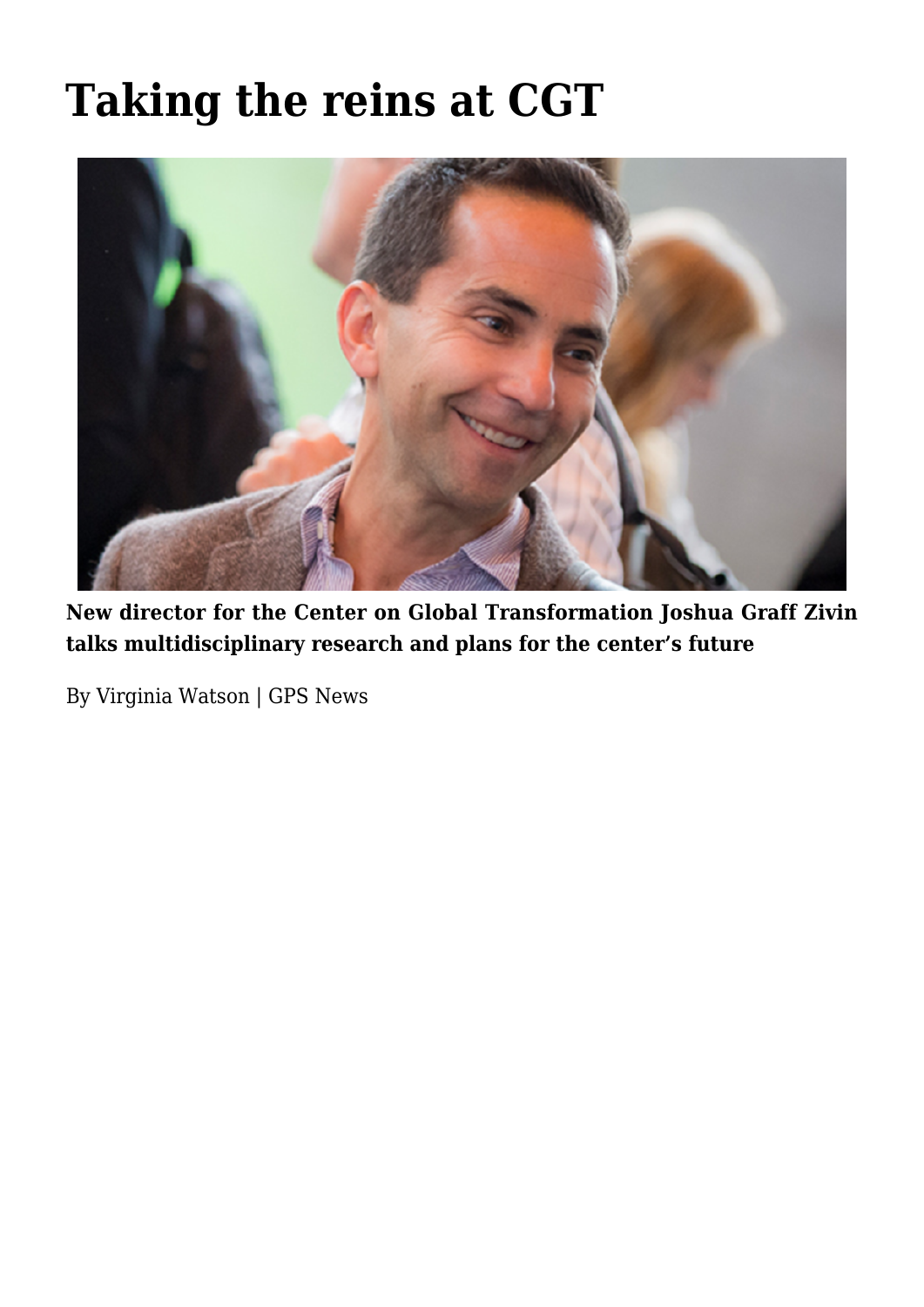

[The Center on Global](https://cgt.ucsd.edu/) [Transformation \(CGT\)](https://cgt.ucsd.edu/) has found itself at the center of its own transformation: new leadership.

The center, designed to bring together the worlds of academic inquiry and political analysis, will be led by UC San Diego School of Global Policy and Strategy (GPS) professor and co-director of the UCSD Global Health Institute [Joshua Graff Zivin,](https://gps.ucsd.edu/faculty-directory/joshua-graff-zivin.html) following the departure of professor Gordon Hanson, who served as director for 13 years and recently began an appointment at Harvard University.

Graff Zivin, an internationally renowned economist whose broad research interests include the environment, health, development and innovation economics, also holds the Pacific Economic Cooperation Chair in International Economic Relations at GPS.

In this Q&A he discusses the future of CGT, how the center has been affected by the novel coronavirus pandemic and the multidisciplinary benefits of problemfocused research.

## **As the new director, what's your vision for the next phase of CGT?**

"My plan is to continue the excellent work that was led by Gordon Hanson and generously supported by [Joan and Irwin Jacobs.](https://cgt.ucsd.edu/about/index.html) That will include recruiting the next wave of [Pacific Leadership Fellows](https://cgt.ucsd.edu/fellows/index.html) to foster dialogue about pressing policy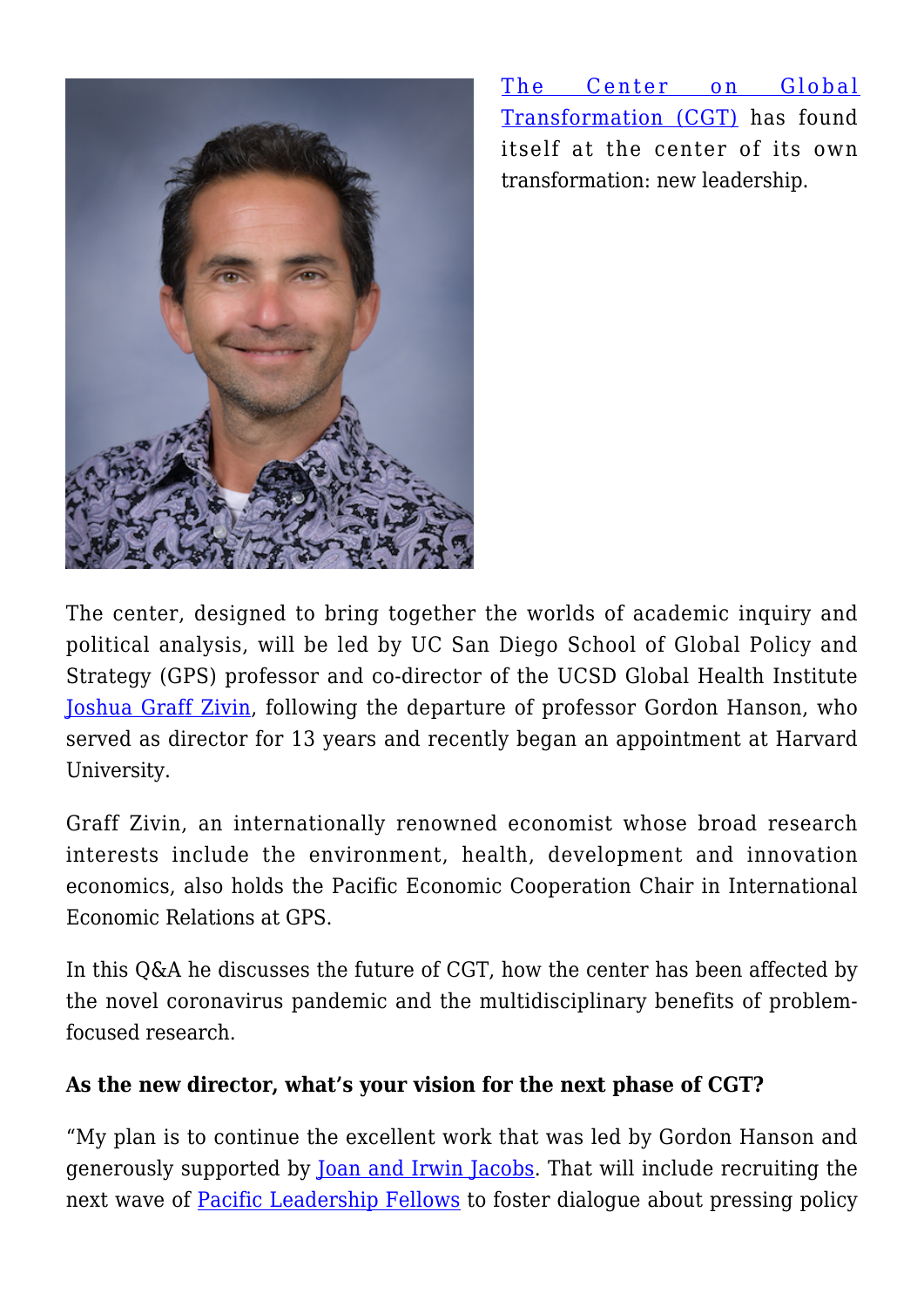issues with thought leaders from around the globe. We will also continue to invest in a range of research activities focused on the various ways that technological innovation shapes the economics and politics of the world around us. And, of course, we will continue to nourish our flagship research endeavors at GPS including the [Big Pixel Initiative](https://bigpixel.ucsd.edu/), the [Japan Forum for Innovation and Technology](https://jfit.ucsd.edu/) and the new [Center for Commerce and Diplomacy.](https://ccd.ucsd.edu/)"

### **Has the current coronavirus pandemic affected the operations of CGT?**

"The pandemic has forced us to reschedule our last Pacific Leadership Fellow for the current academic year, but we will add him to the terrific lineup of speakers already scheduled for next year. On a more upbeat note, I have been amazed at how smooth the transition to a virtual workplace has been, thanks to the IT revolution that has delivered a number of impressive tools to us over the past two decades."

## **Your research is conspicuously multidisciplinary. What's your approach for deciding on your subjects of study?**

"Policy scholars are generally problem-focused, and this often means leveraging insights from a variety of disciplines to tackle the challenge at hand. This is especially true in my fields of interest – health, environment and innovation – where obstacles and solutions are typically science-based. While my research spans many fields and topic areas, all of my projects begin with a strong sense of passion and curiosity. What do we know about a particular problem, and would knowing more make a difference in the world?"

#### **What current research projects are you most excited about?**

"I have a number of projects underway at the moment, but perhaps the one that is most exciting is one that looks at the role that pollution plays in the spread and severity of influenza. The inspiration for this project was the current coronavirus pandemic, and it has all come together rather quickly. Our results suggest that in addition to the usual benefits that we imagine when we talk about environmental protection, it may also serve as an important hedge against the nastiest impacts of the current and any future pandemic. That will become especially important as we begin to restart economies around the world.

I have also been working with a group of local life scientists to help define